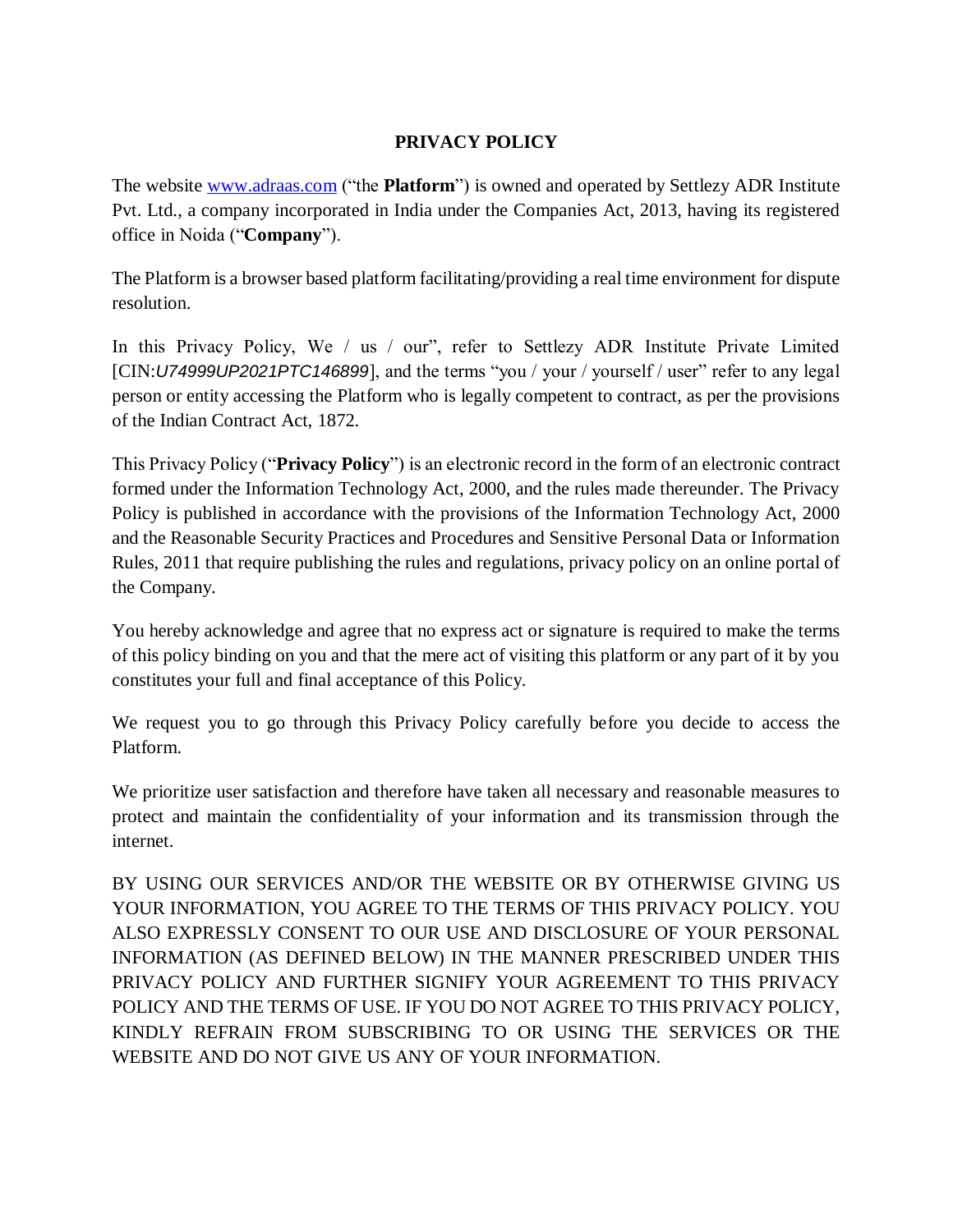### **COLLECTION OF INFORMATION**

By using our platform and/or availing the services, you consent to the data collection practices underlined in this Policy.

- 1. By submitting information/ data on the Platform, you hereby grant to us license to use the information on the terms and conditions contained herein.
- 2. We collect 'Personal' and 'Non-personal' Information (collectively referred to as 'Client Data) of our users in the manner and for the purposes highlighted below.
- 3. Personal Information: Personal Information includes the information which may be used to identify you, for example your Name and contact details. We may collect and process personal information provided by you, which includes but is not limited to:
	- (a) any information that you provide at the time of registration on the platform including any information that can be used to identify, contact, or locate the user such as name, email, address, phone number or specific details related to your dispute, any personally identifiable documents, statements, evidence supporting your claim or response to a claim which you upload on the platform, orders and awards, etc.
	- (b) any information that you provide on our website when you use our services including login and log out time and other relevant on-site activities.
	- (c) any data that is automatically captured by the Website, such as the "IP" address from which the Website has been accessed.
- 5. Non-personal Information: Non-Personal Information includes information that cannot be used to personally identify you, such as any general demographic information and anonymous usage data, etc.
- 6. Payment Information: We don't save or store your payment information in our system. However, if you choose to avail any of our services, our third-party payment processors will collect your payment information and the protection of this information will be as per their respective privacy policies. You are advised to read through and understand the terms under which such third-party websites collect and process your information.

### **USAGE OF INFORMATION COLLECTED**

Use of Personal Information for Services: We process Personal Information provided by you, strictly for the following purposes: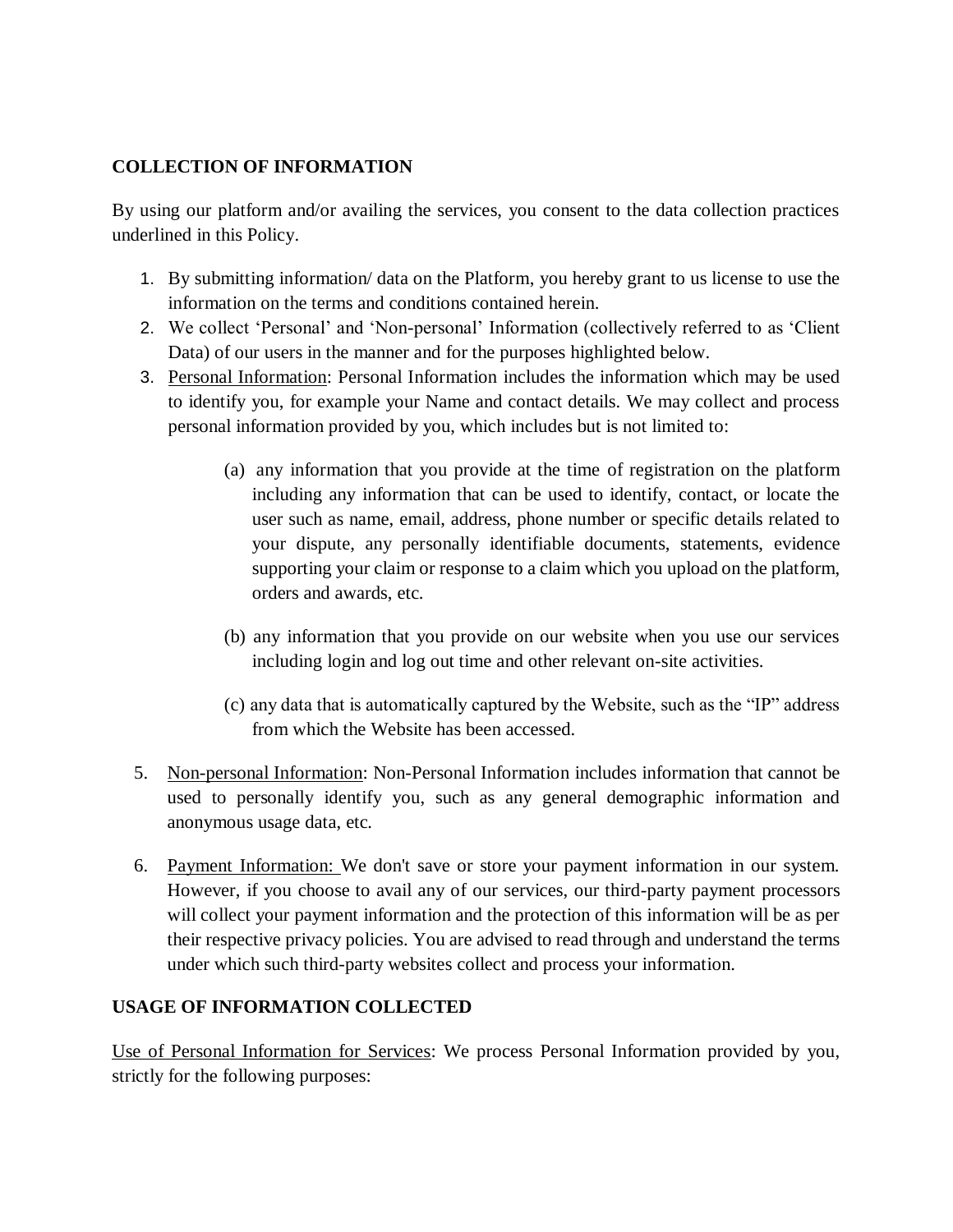- (a) For providing services effectively and efficiently to you;
- (b) For communicating with you in relation to processing your dispute, settlement and/or other action;
- (c) For improving and enhancing the features and quality of services provided;
- (d) For the purpose of analyzing Platform usage, tracking trends and diagnosing technical problems;
- (e) For saving and remembering basic information to ensure effective and easy access to the Platform by you;
- (f) For verifying your identity to determine your eligibility to use the Website and avail the Services;
- (g) For the purpose of notifying you about any changes to the Platform;
- (h) For enabling the Company to comply with its legal and regulatory obligations;
- (i) For the purpose of sending administrative notices, Service-related alerts and other similar communication;
- (j) Doing market research, troubleshooting, protection against error, project planning, fraud and other criminal activity; and
- (k) For the purpose of enforcing the Company's Terms of Service and Terms and Conditions.

#### **COOKIES**

- a. To offer a seamless experience on the Platform, our website will use cookies. Cookies are small blocks of data saved by your browser onto your devices. Some of these cookies are necessary, while others are used to record various aspects of your visit and thereby assist the Company in enhancing the user experience such as by suggesting more things you might be interested in. Every time a user lands on our website, you will be given the choice to allow the Platform to track cookies or not.
- b. Some cookies might remember your preferences, remember your browsing behaviour, and save your login details on some browsers.
- c. Saved cookies like session cookies, persistent cookies, third party cookies, marketing cookies, performance cookies, analytical cookies, and any other cookies can be deleted by the user from their browsers.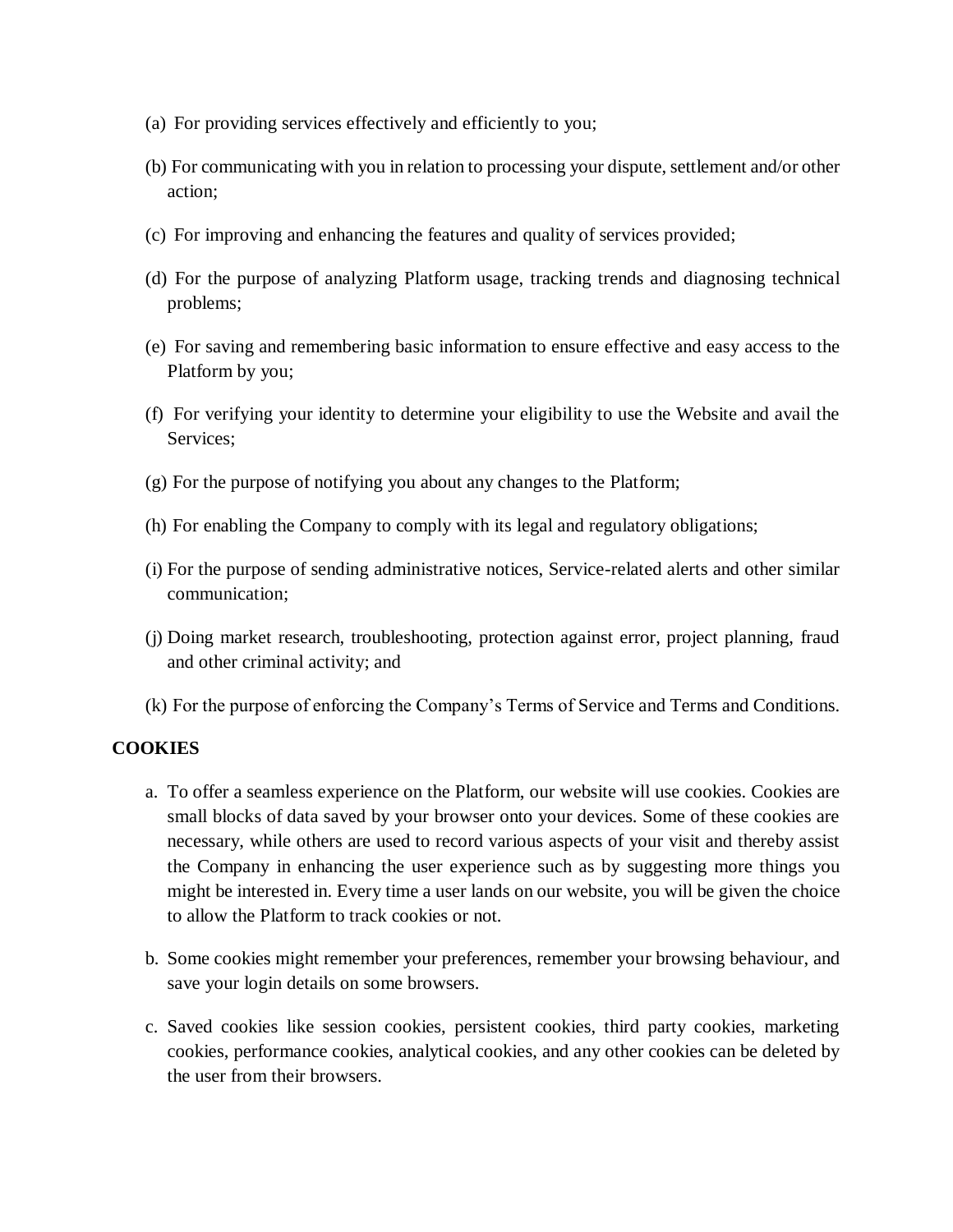- d. Only the first party cookies are stored with the company and the company will not be liable for any cookies stored outside of its servers. Our Privacy Policy does not cover the use of cookies by our partners, affiliates or any other third party.
- e. The user agrees that he is aware that the platform uses data collection devices such as cookies to track page flow, measure promotional effectiveness etc. and that certain features of the platform are only available using such cookies. While the user is free to decline the platform's cookies if permitted by the Platform, the user may consequently be unable to use certain features on the Platform. Such important cookie permissions that are required for the performance of certain tasks on the website will be highlighted. These cookies are stored with the browser and can be cleared by the user and the user will be alerted when such cookies are being stored as the website will proceed upon acceptance or rejection.

### **SHARING OF INFORMATION**

#### 1. Liability for Unintended transfer

The user agrees that the Company will not be liable for transfer of any Personal Information resulting from loss or distribution of data, or corruption of media storage, natural phenomena, power failures, riots, act(s) of vandalism, sabotage, terrorism and any other event beyond the Company's reasonable control, including due to acts or omissions of unauthorised third parties. Consulting

### 2. Third Party Services

We may partner with third party(ies) to provide specific Services to the users. The users signing-up for those Services hereby agree to sharing of their names and such other Personal Information with such third party that is necessary for the third party to provide the Services. We will take all the necessary and reasonable measures to ensure that the Company's arrangements with those third parties are such that these parties are prohibited from using any personally identifiable information except for the explicit purpose of assisting in providing services. The users signing up for these services from third-party partners are required to read through the terms and conditions of such third-party services and take an informed decision about availing services from them. The processing of your personal information though guided by this Privacy Policy will depend upon the privacy terms of the respective third-party service provider and the Company shall not be liable for any loss or unauthorized use of your information by such third-party service provider.

### 3. Regulatory Disclosures

The personal information provided by you or collected by us from you shall be subject to regulatory or other disclosures as required by any law, regulation, rule, or governmental,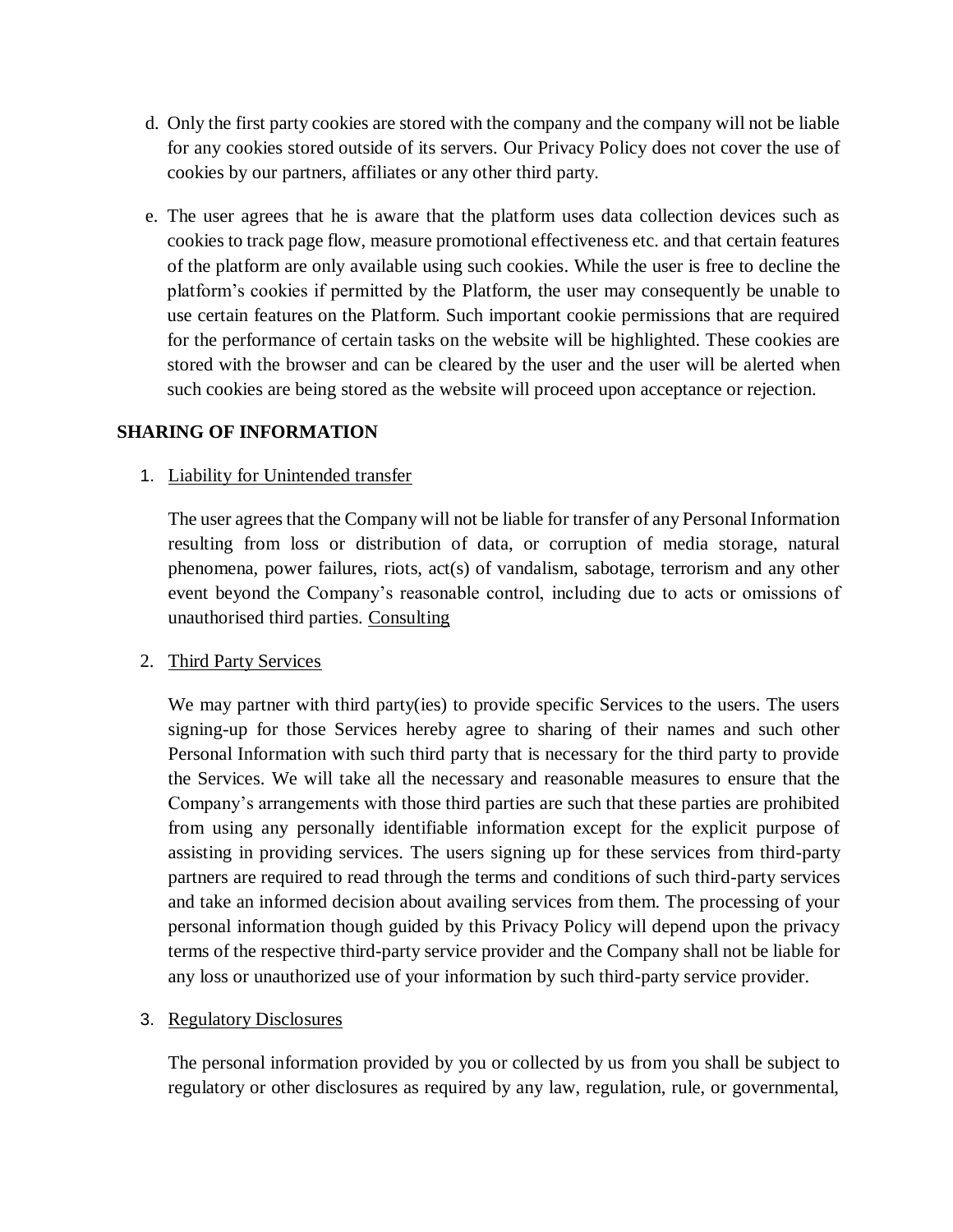legal or regulatory authorities or any other statutory bodies, or by order of court and the like and may be disclosed pursuant to such Required Disclosures even unilaterally, without notice to you.

### 4. Link to Third Party Websites

The Platform may contain links that may lead you to other websites. The user is aware and acknowledges that once you leave the Company's Website, you will be subjected to the privacy policy of the other website and the existing privacy policies of this website will no longer protect the user. This Privacy Policy applies to our platform only and not to any other platforms that you may be able to access from our platform. Such other platforms or websites of our partners are governed by their own policies which may be substantially different from this Policy and the user is advised to proceed with the respective privacy policy with caution.

### 5. Disclosure to Other Service Recipients

The user agrees and consents to disclosure of his personal information to disputants, dispute resolution professionals, witnesses, and legal counsel to the extent such disclosure is required for practical reasons, or by applicable rules for resolution of disputes, or for availing services, or by the respective laws applicable to the parties/dispute.

6. Transfer of information to assignees, transferees, etc.

The Company may need to disclose/transfer to third parties to whom it transfers its rights and duties under any agreement entered into with such third parties, for instance, as a result of a sale or acquisition, merger or bankruptcy involving the Company. The Company maintains transparency with any such disclosure / transfer and obtains specific consent for any such disclosure / transmission.

# **SECURITY OF INFORMATION**

- 1. We use appropriate methods and managerial, technical and operational procedures for safeguarding and securing your Personal Information.
- 2. We utilise the personal information collected from the user only for the purposes for which it was collected from or authorized by the user.
- 3. We diligently follow the generally accepted industry standards for protecting and maintaining the confidentiality of user information.
- 4. We do not sell, trade in, or rent or otherwise share for marketing purposes your Personal Information with third parties without your consent.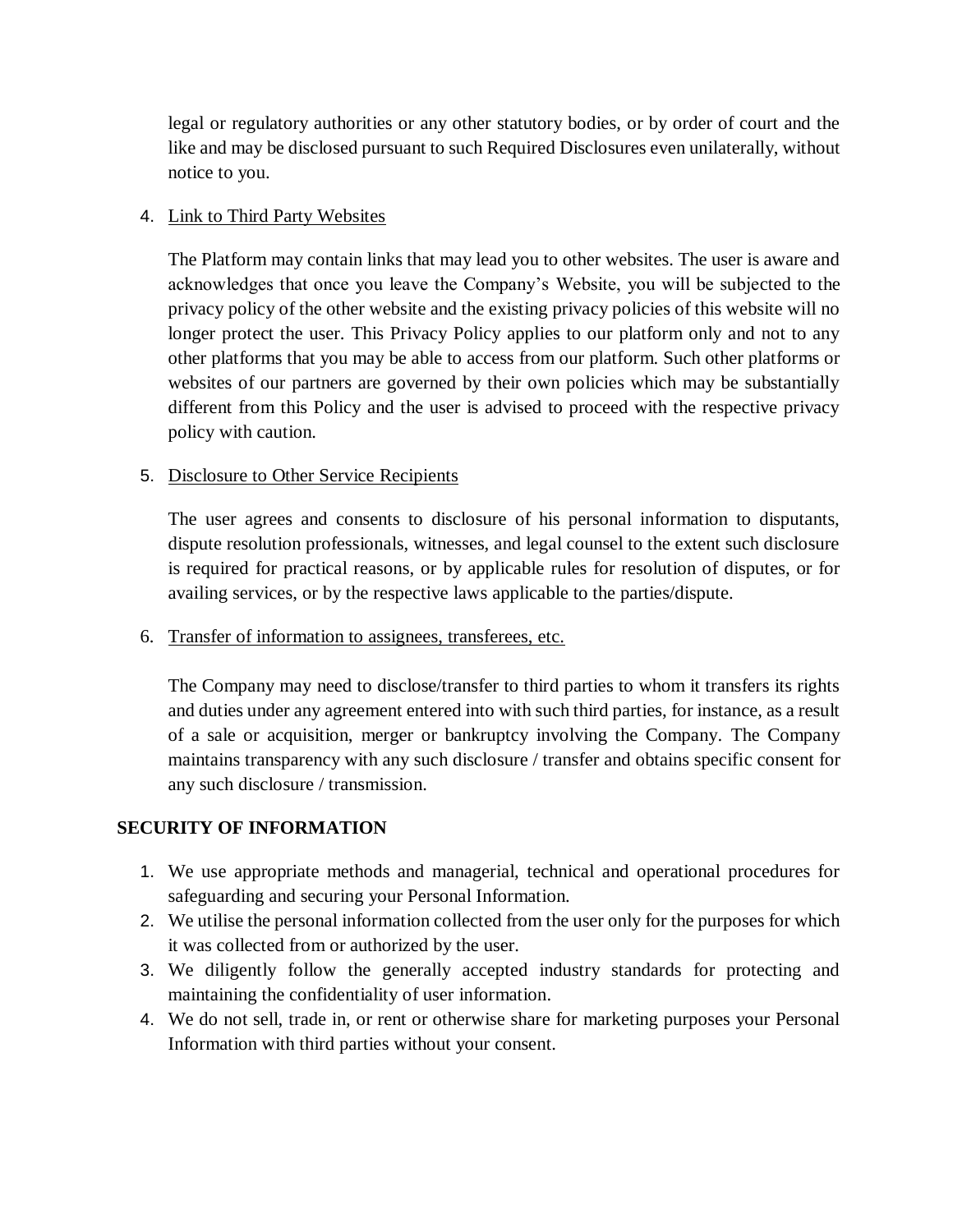- 5. We pledge to preserve the integrity and security of your Personal Information against any loss, theft, unauthorized access, disclosure, reproduction, use or amendment by taking all necessary and commercially reasonable precautions.
- 6. Personal Information that is collected from you may be transferred to, stored and processed at any destination within and / or outside India. By submitting Personal Information on the Website, you agree to such transfer, storing and / or processing. The Company will take such steps as it considers reasonably necessary to ensure that your Personal Information is treated securely, with compliance to Indian laws, and in accordance with this Privacy Policy.
- 7. The user understands and accepts the inherent security implications of data transmission over the internet, while using the website. Therefore, the use of the Website will be at your own risk and the Company will not be liable for any disclosure of Personal Information due to transmission errors, compromised IP address, compromised email address or passwords, unauthorised access by third party access, or acts or omissions beyond its reasonable control.
- 8. The user agrees not to hold the Company responsible for any breach of security whether arising due to user's negligence, errors in transmission or due to any acts of third parties.
- 9. In the event the Company becomes aware of any breach of the security of your Personal Information, it will promptly notify you and take appropriate action to the best of its ability to remedy such a breach as per Indian laws.

### **OFFLINE DATA SECURITY**

- 1. The Company also protects your Personal Information off-line other than as specifically mentioned in this Privacy Policy.
- 2. Access to your Personal Information is limited to employees, agents, or partners and third parties, who the Company reasonably believes will need that information to enable the Company to provide Services as described. However, the company takes no responsibility for the confidentiality, security, or distribution of Personal Information by our partners and third parties outside the scope of our agreement with such partners and third parties.

# **EXCLUSION**

1. This Privacy Policy does not apply to any information other than information collected by the Company through the Website.

# **DATA RETENTION**

1. We will not retain or store your Personal Information any longer than is necessary to fulfil the purposes for which it was collected as permitted by applicable laws.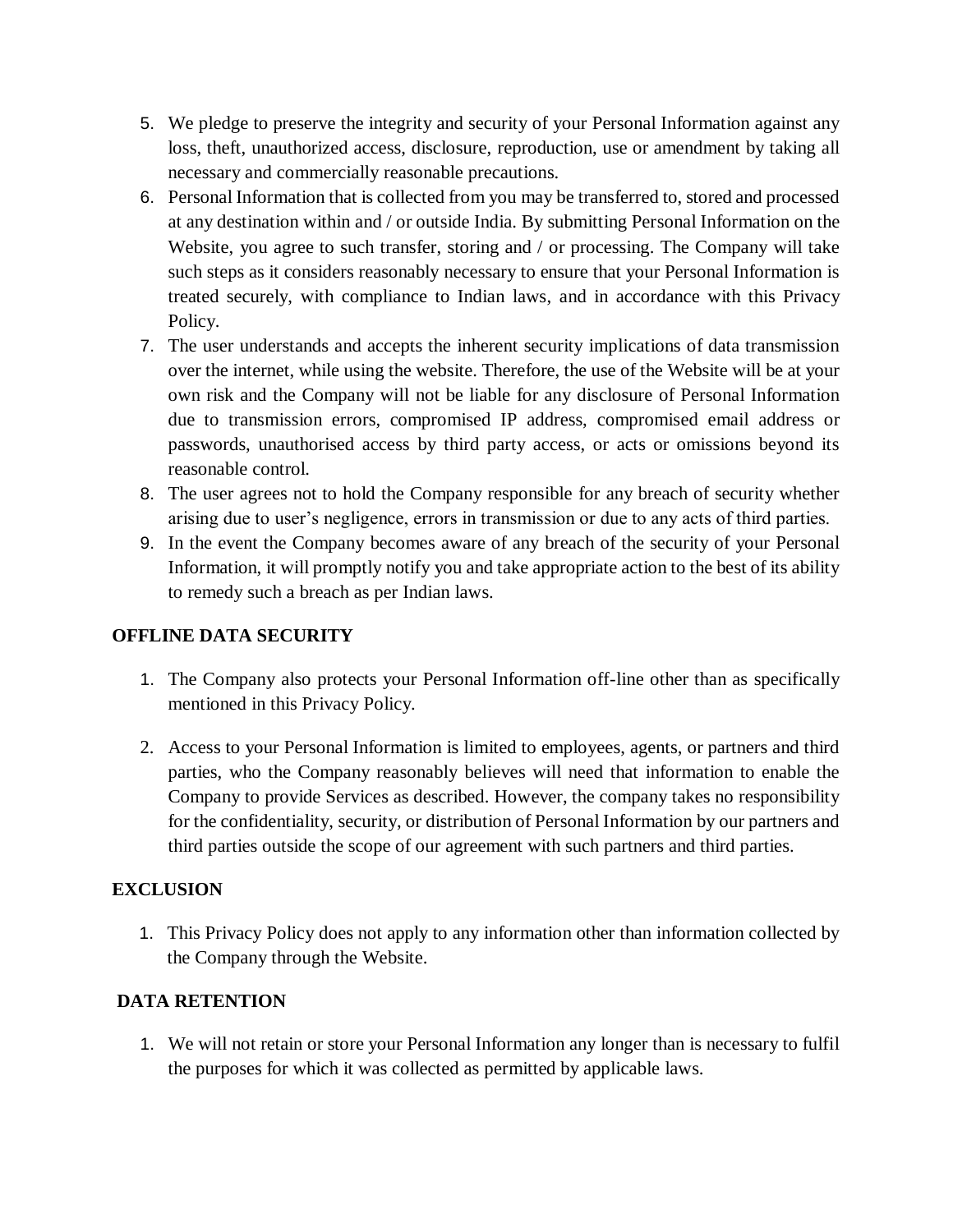- 2. In case you wish to cancel your account or request that the Company no longer stores or use your information to provide you Services, contact us through email at director@adraas.com
- 3. The user understands that even after termination of the user account, the Company may retain your Personal Information as required for complying with our legal and regulatory obligations, or investigation or prevention of fraud or for enforcement of our agreements, and any other similar reasons.

### **RIGHT TO WITHDRAW CONSENT**

- 1. The user has the right to withdraw his consent to collection of information by the company.
- 2. The collection, use and disclosure of your Personal Information is subject to your consent and such consent will remain valid until the time it is withdrawn by you in writing. Once the user has withdrawn the consent, the Company will not process your personal information any further except as permissible or required by any applicable law.
- 3. Your request to withdraw consent shall be responded to within a reasonable timeframe. You may withdraw your consent at any time by contacting us.
- 4. The user understands that consent with respect to the pleadings and documents or any other such information related to any dispute you wish to resolve using the Services, may not be withdrawn till the conclusion of the case.

# **RIGHT TO CORRECTION**

1. The user has the right and is expected to correct or update any information provided to us at the time of registration or thereafter provided that the information is genuine and the company has no reason to believe otherwise. You may submit a request to correct or update your personal or contact details or other information in writing or via email to director@adraas.com

### **TRANSFER OF DATA**

1. The Company may transfer information that it collects about you, including Personal Information, to affiliated entities, or to other third parties across borders and from your country or jurisdiction to other countries or jurisdictions around the world. These countries may have data protection laws that are different from the laws of your country and, in some cases, may not be as protective. The Company shall take appropriate safeguards to require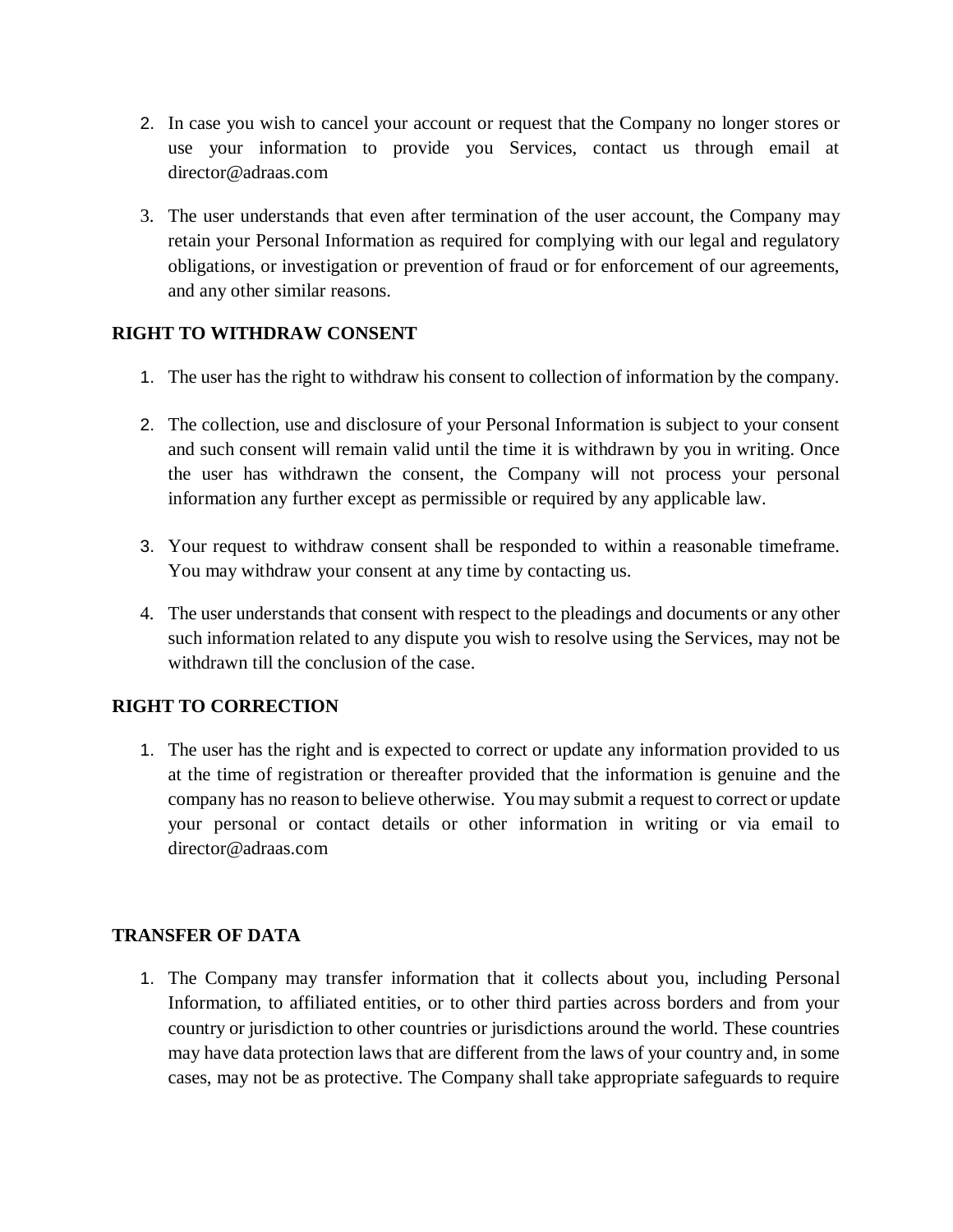that your Personal Information will remain protected in accordance with this Privacy Policy, but shall not be liable for any resulting loss.

#### **MODIFICATION OF TERMS**

- 1. We have sole and exclusive rights to modify this policy unilaterally, without any prior intimation to the user subject to applicable laws. The user unequivocally agrees that any changes will be effective immediately upon the posting of the revised Privacy Policy.
- 2. If the Company makes any material changes, it will notify you by email prior to the change becoming effective. Such email will be sent with a clear subject line, description and summary of the changes, link to the updated privacy policy, and effective dates. You are advised to periodically check this page for the latest information on our privacy practices.
- 3. Your use of the Platform is governed by this Policy and the Terms. Each time you use access this platform or any related service, the current version of this Policy will govern your use.

### **OPT OUT PROCEDURES**

- 1. Upon initial communication from the Company, you may opt-out of receiving further communications from the Company or you may unsubscribe from getting mails but doing so might result in missing important information or updates. To be completely removed from the Company's mailing list, you may contact us at [info@adraas.com.](mailto:info@adraas.com)
- 2. The Privacy policy will be kept accessible on the website for the users to read and understand.

### **ADDRESS FOR PRIVACY QUESTIONS**

In case you have any questions about this Privacy Policy or Company's information collection, use and disclosure practices, you may contact us at: info@adraas.com

### YOU HAVE READ THIS PRIVACY POLICY AND AGREE TO ALL OF THE